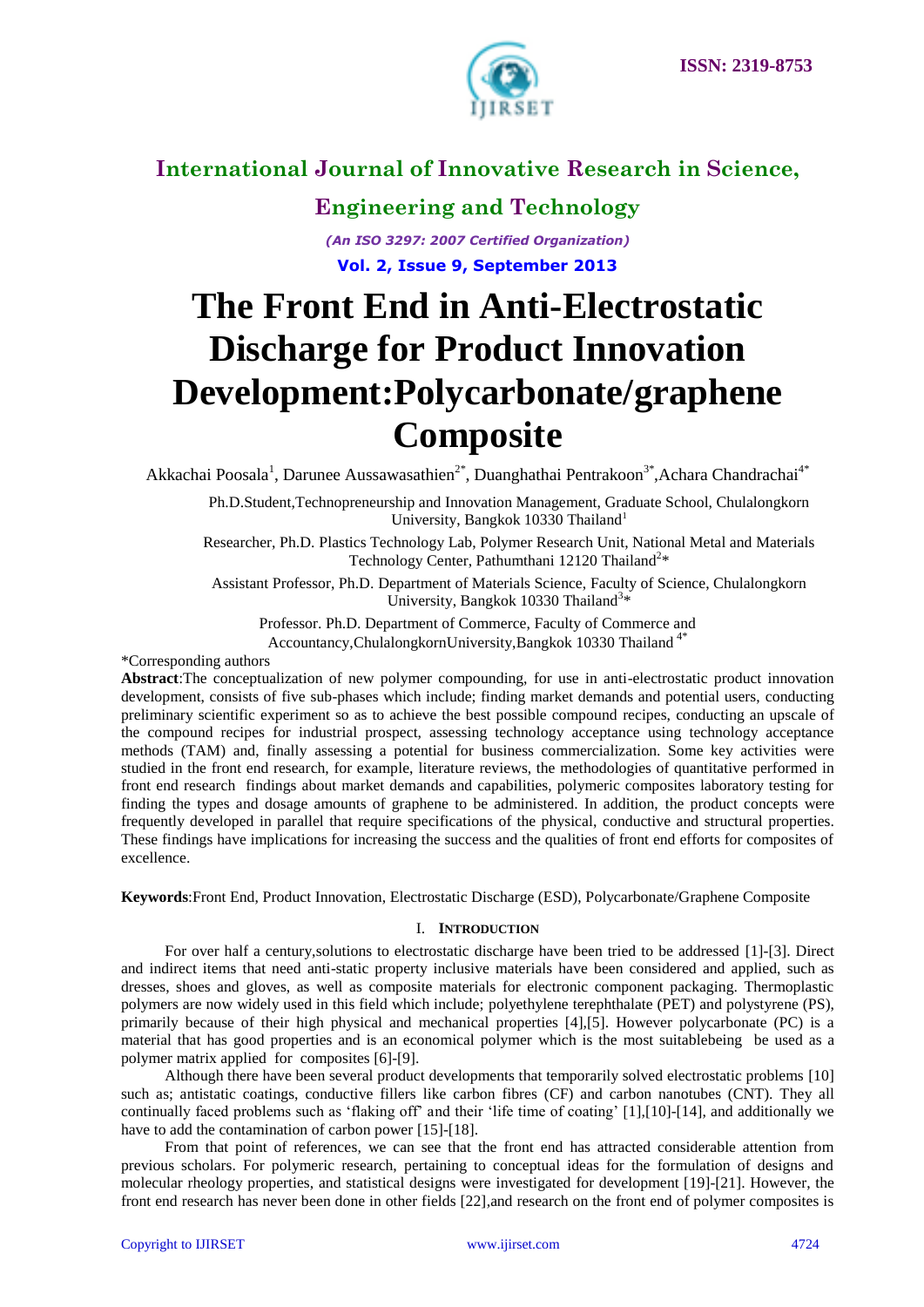

### **Engineering and Technology**

*(An ISO 3297: 2007 Certified Organization)*

#### **Vol. 2, Issue 9, September 2013**

non-existent. This research deficit is surprising, in light of the specific values of conducting in-depth studies of the front end polymer composites.

The remainder of this journal is organized as can be seen, in that we shall review previous literature in order to lay strong foundations for our theoretical findings, as the research design process is described and that itself leading to a section providing key results.

II. THEORETICAL BACKGROUND AND RELATED WORK

The theoretical background is split into four sub-sections as following.

#### *A. Electrostatic Discharge*

Electrostatic charge is initiated by an inequitable amount of positive and negative electrical charge. As the result, the suction and repelling forces against each other create sparking and an accumulation of dust occurs. That affects electronic components adversely, with regards to cleanliness [23]-[25]. Nowadays, assembled parts, especially electronic components such as hard drives, are almost all produced in a 'clean room', owing to the need to control the transfer of static electricity in order to avoid damage to the electronic components in the manufacturing process [26].

Damage to electronic components is caused by the transfer of static electricity. It can be represented by 6 modes, as follows [27]. Firstly, the human body model (HBM) is the electrostatic transfer from the human body to specimen. This model is the most popular and the most common occurrence, and has been applied in educational research [28]-[30]. Secondly, the charged device model (CDM) is the transfer of static electricity from equipment or specimens to the tools [28]. Thirdly, the machine model (MM) is the model that observes the transfer of static electricity from the tool or machine to the specimen [30]. Fourthly, field induced model (FIM) is the model of the transfer of static electricity caused by the induction of an electric field close to the specimen [31]. Finally, the capacitive coupled model (CCM) is caused by a reduction in the electrostatic capacitor's performance [32].

From the past to present, there are four main guidelines for anti-electrostatics [27],[33], [34]. Primarily, the main method is to design and develop electronic components and tools to possess anti-electrostatic properties. Secondly, another method is to avoid the electrical charge and to reduce or eliminate the causes of static electricity in production and transportation. For example; the use of plastic floor tiles [35], [36], the controlling the humidity of the air in rooms, and non-standard chairs, shoes and clothes [37], [38]. Thirdly, an additional method is in transferring electric charge to the grounding system as soon as possible, so as to minimize the charge accumulation within systems and anti-lightning conductors (lightning protection) [39]. Finally, that is the prevention of disturbances from electric fields (shielding).

### *B. Graphene and Polymer/GrapheneComposites*

Graphene is composed of a planar monolayer of conjugated  $sp<sup>2</sup>$  carbon atoms bonded into six-membered rings that are densely packed into a honeycomb crystal lattice. It is the thinnest material discovered in the world with a single layer thickness to be less than 1 nm, with tremendous application potentials [40], [41]. A graphene sheet can be varied from tens of nanometers to centimeters in width. Graphene is predicted to have remarkable properties, such as high thermal conductivity, superior mechanical properties and excellent electronic transportation properties [42]-[46]. These intrinsic properties of graphene have generated enormous interest for its possible implementation in a myriad of devices. These include future generations of high speed and radio frequency logic devices, thermally and electrically conducting reinforced nanocomposites, ultra-thin carbon films, electronic circuits, sensors, and transparent and flexible electrodes for displays and solar cells [47]-[61].

Graphene, as a nanofiller, may be preferred over other conventional nanofillers: Na-Montmorillonite (Na-MMT), Lactate Dehydrogenase (LDH), CNT, CNF, expandable graphite (EG) etc. owing to high surface area, aspect ratio, tensile strength (TS), thermal conductivity and electrical conductivity, electromagnetic interference (EMI) shielding ability, flexibility, transparency, and low coefficient of thermal expansion (CTE)[42],[46], [62].

The mechanism for the interaction in polymer graphenenanocomposites depends on the polarity, molecular weight, hydrophobicity, reactive groups, etc., present in the polymer,graphene/graphite and solvent [63]. There are four main strategies for incorporating the polymer at the core of the host-layered materials; in-situ interactive polymerisation, solution intercalation, melt blending and a combination of mixing techniques.

### *C. New Products and Innovation Development and Planning*

In the past, new product creation and development became innovative, starting from the existence of products, and at the same time having to consider investment costs, amortisation times versus returns, etc. , but neglected the consumer demands or market capabilities [64]. Therefore, unsuccessful products and innovations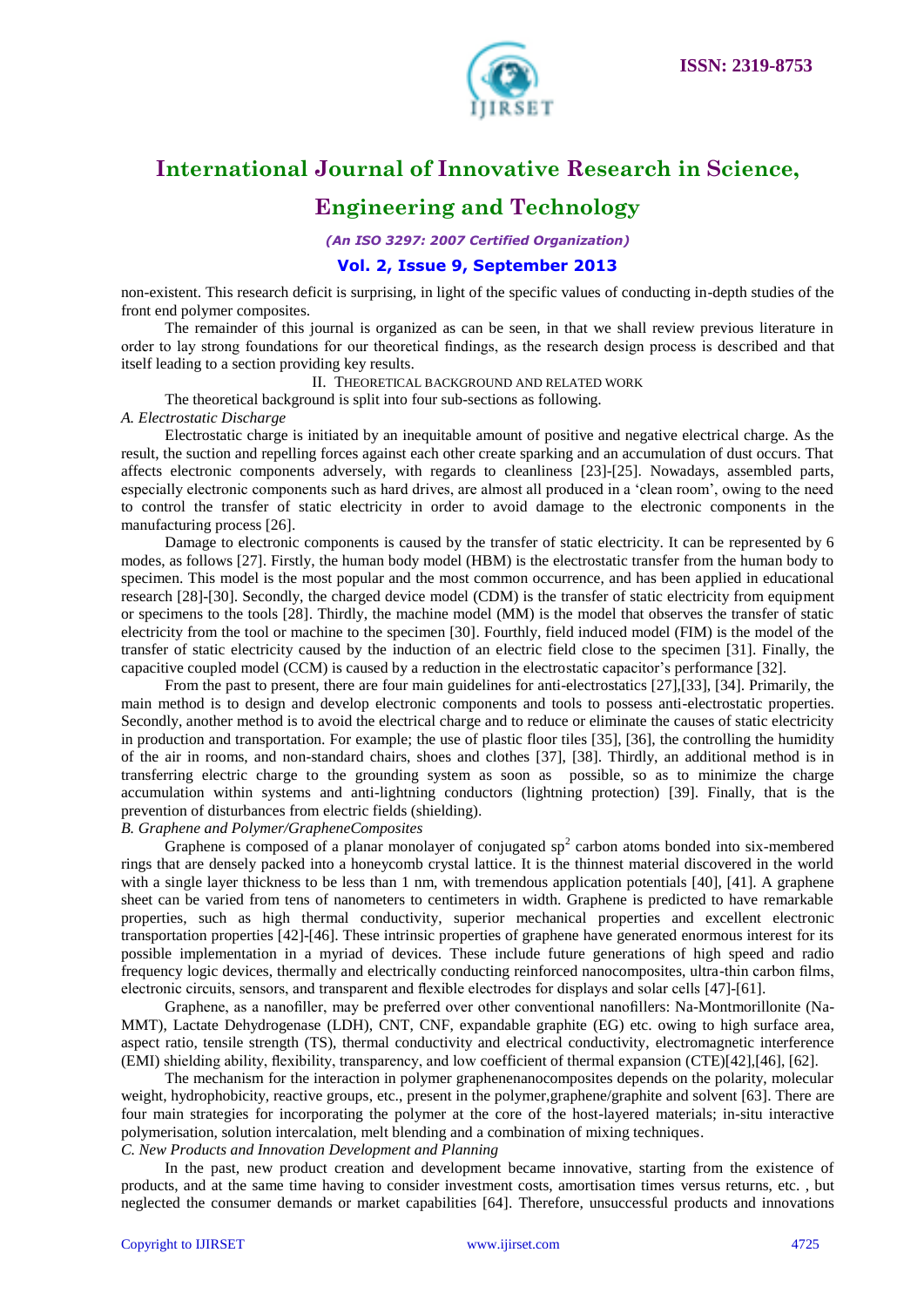

# **Engineering and Technology**

*(An ISO 3297: 2007 Certified Organization)*

#### **Vol. 2, Issue 9, September 2013**

occurred. Recently, customer demands and market opportunities have been investigated and studied, before making the next steps in the process, as a result of progress in technological advancements and global marketing [65], [66]. Thus, pricing, distribution channels and promotional offers will all be examined. Good product design is one of the most important criteria for new products and innovative development. A product's configuration consists of; product properties, the level of product, the management of the product and the relationships of organisation [67]. In this research, it consists of three main phases; polymer matrix, type of graphene and the strategies of compounding.

The prominent properties of an innovative product [68] consist of the designer's techniques, robustness of design [69], modular design [70], computer aided design (CAD) [71], computer aided manufacturing (CAM) [71]- [73] and the characteristics of the technologies used [74] such as raw materials, a product's quality, a product's warranty program, a product's listing of varieties and serviceability [75]. Moreover, process development and product management means creating, organizing, planning, and planning analysis in order to propose new products that meet the needs and demands of ‗customer satisfaction', all whist achieving the objectives of the organisation [76]. In addition, an effective product strategy must be proven in the relationship between the decisions of investment and market life cycle [77]. The variation of specifications of a product being offered must also take into account the capabilities of the production line as well as making a successful product, and having an advantage against competitors in the same field, will require product development teams.

As a result, we synthesise three concept designs from three ideas which comprise; Cooper [78], the Stage-Gate<sup>TM</sup>model, Dieter and Schmidt [79], the engineering innovated product development model, and Haines [67], innovated product management. In addition, Demaid andSpedding [80] reported upon the classification of polymer materials and the mixing methodology. Ljungberg [81], and Acevesand Sutcliffe [82] revealed the selection methodology for polymer composites by design for manufacturing and assembly (DFMA), design for disassembly(DFDA), design for service (DFS), design for recycling (DFR) and design for the environment (DFE ) while Shanan and Savadogo [83] studied and succeeded in creating the specific model, namely 'ELECTRE' or ‗Elimination Et ChoixTraduisant La Realité', which translated from French means ‗the elimination and choice expressing reality. It is model for the front end generation and evaluation of typical materials. *D.Marketing and Organisational Marketing*

Well organised markets usually have fewer buyers, but they purchase in far greater amounts than general consumer markets, and are more geographically concentrated. Organised markets are divided into four main components, those being; industrial markets, which include individuals and companies that buy goods and services in order to produce secondary goods and services [84]; resale markets, which consist of individuals or companies that purchase goods and services produced by others for resale to consumers; government markets, which consist of government agencies at all levels, that purchase goods and services for carrying out functions of government; and institutional markets, which consist of individuals and companies, such as schools or hospitals, that purchase goods and services for the benefit or use of persons cared for by the institution.

In addition, business-to-business (B2B) describes commerce transactions between businesses, such as between a manufacturer and a wholesaler, or between a wholesaler and a retailer[85] or non-profit organization [86]-[89] . Contrasting terms are business-to-consumer (B2C), and business-to-government (B2G). B2B branding is a term used in marketing spheres. The overall volume of B2B (Business-to-Business) transactions is much higher than the volume of B2C transactions. The primary reason for this is that in a typical supply chain there will be many B2B transactions involving sub components or raw materials, and only one B2C transaction, specifically sales of the finished product to the end consumer. As an example, an automobile manufacturer makes several B2B transactions, such as buying tires, glass for windscreens, and rubber hoses for its vehicles. The final transaction is a complete vehicle sold to the consumer, as a single (B2C) transaction.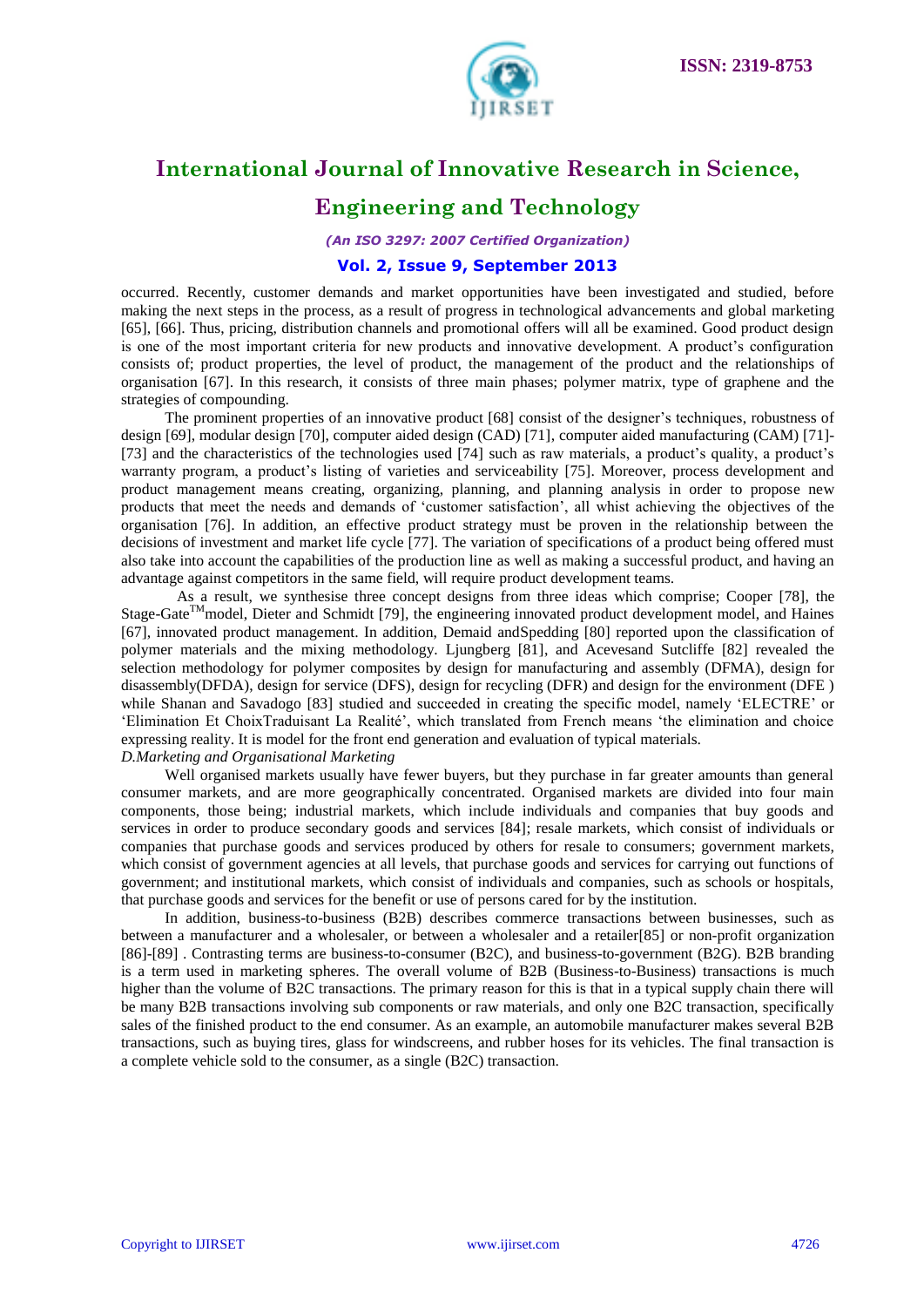



### **Engineering and Technology**

*(An ISO 3297: 2007 Certified Organization)*

**Vol. 2, Issue 9, September 2013**

III.RESEARCH METHODOLOGY AND DESIGN



Go/No go Decision

Fig 1.A model of the front end activities in anti-electrostatics, for product innovative developments: polycarbonate/graphene composites. Table 1.

A table of "Front end processes for product planning"

| <b>Steps</b>   | <b>Details</b>                                     | Methodology                                                       | <b>Outcomes</b>                                                     |
|----------------|----------------------------------------------------|-------------------------------------------------------------------|---------------------------------------------------------------------|
|                | Customer's needs<br>and potential<br>markets       | Literature<br>review, qualitative<br>and quantitative<br>research | Research<br>gapsproblems, needs<br>of customersand<br>marketability |
| $\mathfrak{D}$ | Formulation of<br>recipes, screening<br>andtesting | Experimental<br>research                                          | Candidate recipes                                                   |

From the Fig.1 and Table.1,we will investigate for the front end activities such as details, methodologies and acknowledge the outcomes and making decision at decision gate in order to evaluatethe in back-end activities.

### *A*. *Step 1* .

### *1) Data collection and resource*

The populations in this research were the manufacturers and users of electronics, computers and hard disc components in Thailand who were classified in three levels, according to the ministerial regulations of the ministry of industry, S=small enterprises, M=medium enterprises and L=large enterprises. There were 2105 small enterprises, 3124 medium enterprises and 1,010 large enterprises. Systematic sampling frame by n=60, 35 small enterprises, 52 medium enterprisesand 17 largeenterprises. Moreover, in depth interviews were applied to this research. The questionnaires were classified into four sections, whereby; section 1 had thirteen sub-sections that were a checklist of selections, and they were concerning the enterprising characteristics. Section 2 had sixteen sub-sections that were also a checklist selection which pertained to the needs of users. Section 3 had thirty-three sub-sections that were rating scales based upon five levels, and section 4 had two sub-sections that were open ended questions that were done by in-depth interviews. The average Cronbach's alpha measured a reliability output of 0.959.

### *2) Data analysis, validity and reliability*

Be referred to framework\*\*using the statistical analysis, frequencies and percentages were concluded in the questionaries sections 1: enterprise's characteristics and section 2:the needs of consumers. Mean, standard deviation and the coefficient of variation analyses were applied in section 3:the important factors that were selected the engineering plastic. The relationship between 1 and 2 were evaluated by Pearson's Chi Square  $(\chi^2)$ . The differences of section 3, as were classified by item 1, were analysed by analysis of variance (ANOVA) , P-test and pair comparison by Scheffe Analysis that were done them same as the difference comparison between section 3 and 2. Finally, section 4 comprised open ended questions that pertained to content analysis, and were classified by frequency distributions.

#### *3) Results*

The demands of consumers have been clarified as follows: for small enterprises were direct sales and taking the injection plastic process with virgin grade, because of its properties and being innovated in the market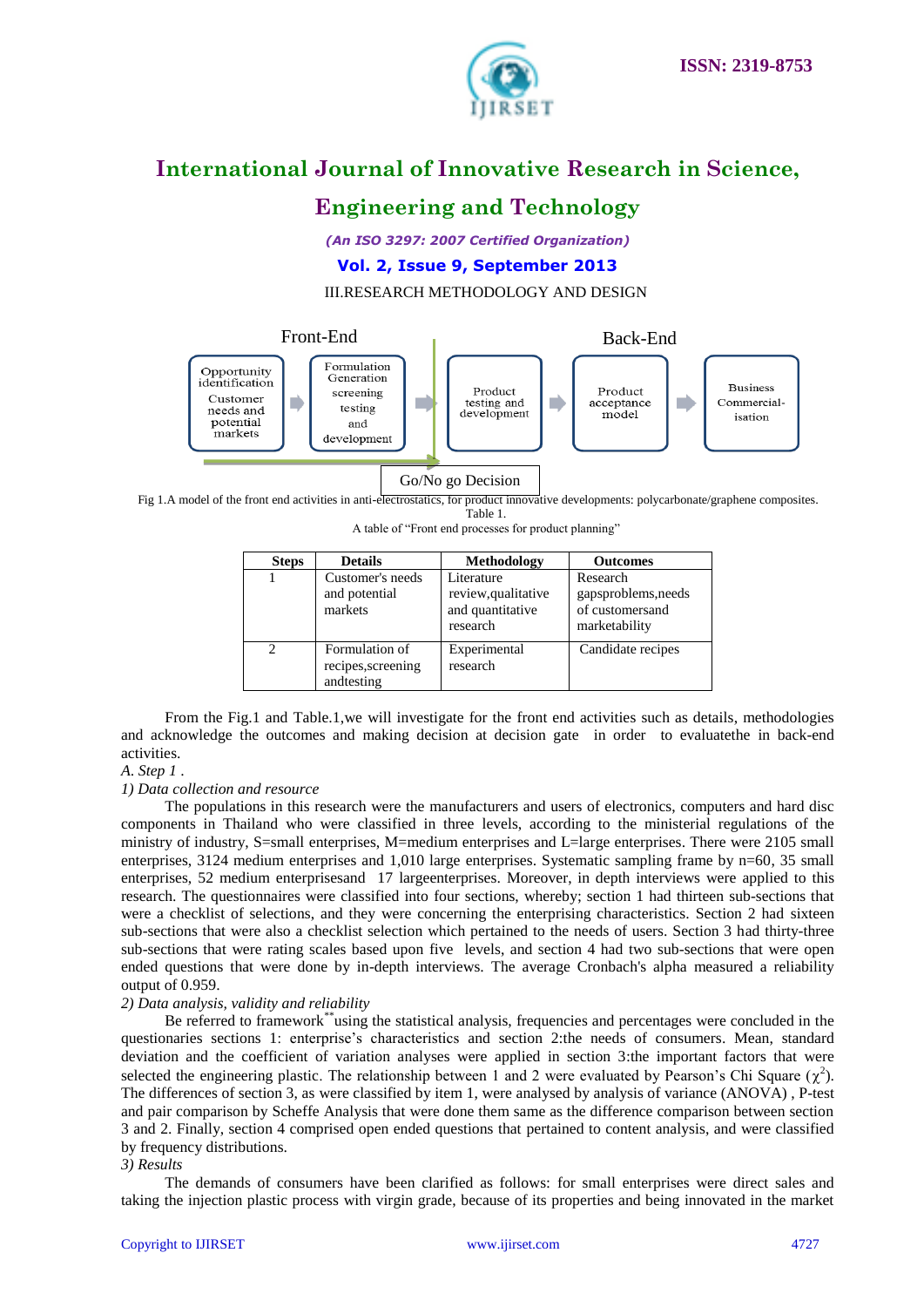

### **Engineering and Technology**

*(An ISO 3297: 2007 Certified Organization)*

#### **Vol. 2, Issue 9, September 2013**

widely. Engineering plastics that were PC/CNT, carbon fibre (CF), carbon powder or graphene will be mostly selected to be in the process. ESD specification was preferred in the dissipative range:  $10^5$ - $10^9$ ohm/sq. They need PC/CNT and ESD stability, as well as cleanliness. They very much wanted resin makers to improve ESD stability and cleanliness.They had a budget for purchasing of between five hundred thousand baht and two million baht per year to buy the engineering plastics. Negotiated prices in long credit terms and discounts of much more than 20% were still preferred. Plastic magazines, internet and exhibitions were the sources of information, since direct buying and agent contacting were equally selective for buying. Sales staff recommendations of various types were the most interesting choices of the principal reasons for buying. The most appreciated promotion of marketing that was needed at the timing of ordering was technology transferring from maker to consumer, and exhibition and sales staff were chosen by the consumer in order to get the promotional strategy.

Medium enterprises also need improvement in variations of products, ease of forming, ESD stability and resin's cleanliness. They had a purchasing budget of one million baht to fivemillion baht. Negotiable prices, long credit terms and discounts of more than 20% were desired by them. Plastic magazines, exhibitions and user's recommendations were still the required information source for buying. Agents and current customers were suitable channels for buying. Moreover, various types and cheaper goods were the principal reasons for buying. Finally the promotional strategy: Pre and post buying service, time for ordering, discounts and technology transferring, exhibitions and sales staff recommendations were needed by consumers.

Finally, for the large enterprises, most of them bought resins directly from the compounding maker. Injection and virgin materials were used. Modern materials, good properties and higher prices for finished goods (FG) products were still a reason to buy, but there were no concerns about FG product's prices. PC/CNT and graphene still was the material that was most immediately needed. Resistivity was in the range of dissipation:  $10<sup>5</sup>$  $10<sup>9</sup>$  ohm/sq and less than 25 volts, and there were serious concerns in ESD stability and cleanliness of the resin. They had purchasing power of much more than five million baht per year. Negotiable prices, long term credit and discounts of more than 20% were still essential factors. Internet, direct maker, and agents were key role players in the sources of information and innovation,since sales staff, pre/post ordering services, ordering timing, more discounts, technology transferring were the main promotion strategies. Finally exhibitions and shows were the most favourite methodology of the promotion strategy.

The important factors concerning 4Ps are product, price, place and promotion as following: product strategies are at very high level; for example, physical property of the resin, quality of stability, anti-electrostatic properties and cleanliness. Price strategies, negotiable prices, long term credit terms and discounts were also at a very high level. For place strategy, direct contact with agents and makers was the high same level as reliable makers and good storage facilities. Finally, promotion strategies were at the highest level in the important factors. 4) *Conclusion for step 1.* 

Firstly,from the research data, we can be known the market size of consumers of plastic engineering, especially PC/CNT and graphene. Then all firms who are in the supply chain of electronics, (Hard Disc Drive, HDD) and the computer business in Thailand want these kinds of materials and are ready to buy for the support end users such as; Western Digital Corp (WD), SEAGATE Technology and all big firms.And the future trend for electric, electronics and computer in Thailand has been activated and supported by the Thai government and are the future expectation for economic growth. Finally, Promotions and product strategies will be used to apply to the marketing strategy.

#### *B. Step 2*

#### *1) Formulation of recipes, screening and testing*

The injection molding grade of PC resin (Makrolon 2456) was supplied from Bayer MaterialScience, Thailand. PC/MWCNT masterbatch (Plasticyl PC 1501) and graphenenanoplatelets (GNPs) (TNGNP) supplied from Nanocyl, Belgium and Timenano, Republic of China, respectively, were used as nanofillers. All materials were dried in a vacuum oven at  $120^{\circ}$ C for 2 hr under a pressure of 50 mbar and then manually blended in the plastic container before melt processing using a twin screw extruder (Lab-Tech). The contents of GNPs incorporated into PC resin were 0.2, 0.4, 0.6, 0.8, 1.0, 1.5, and 2.0 phr, whereas the dosage of MWCNT was kept constant at 0.5 wt%. The screw diameter, screw length, and screw L/D ratio are 20 mm, 64 cm, and 32 cm, respectively. The set-up temperature of mixing screws was in the range of 240-290<sup>º</sup>C. The rotation of feeding screws and mixing screws were 12 and 120 rpm, respectively.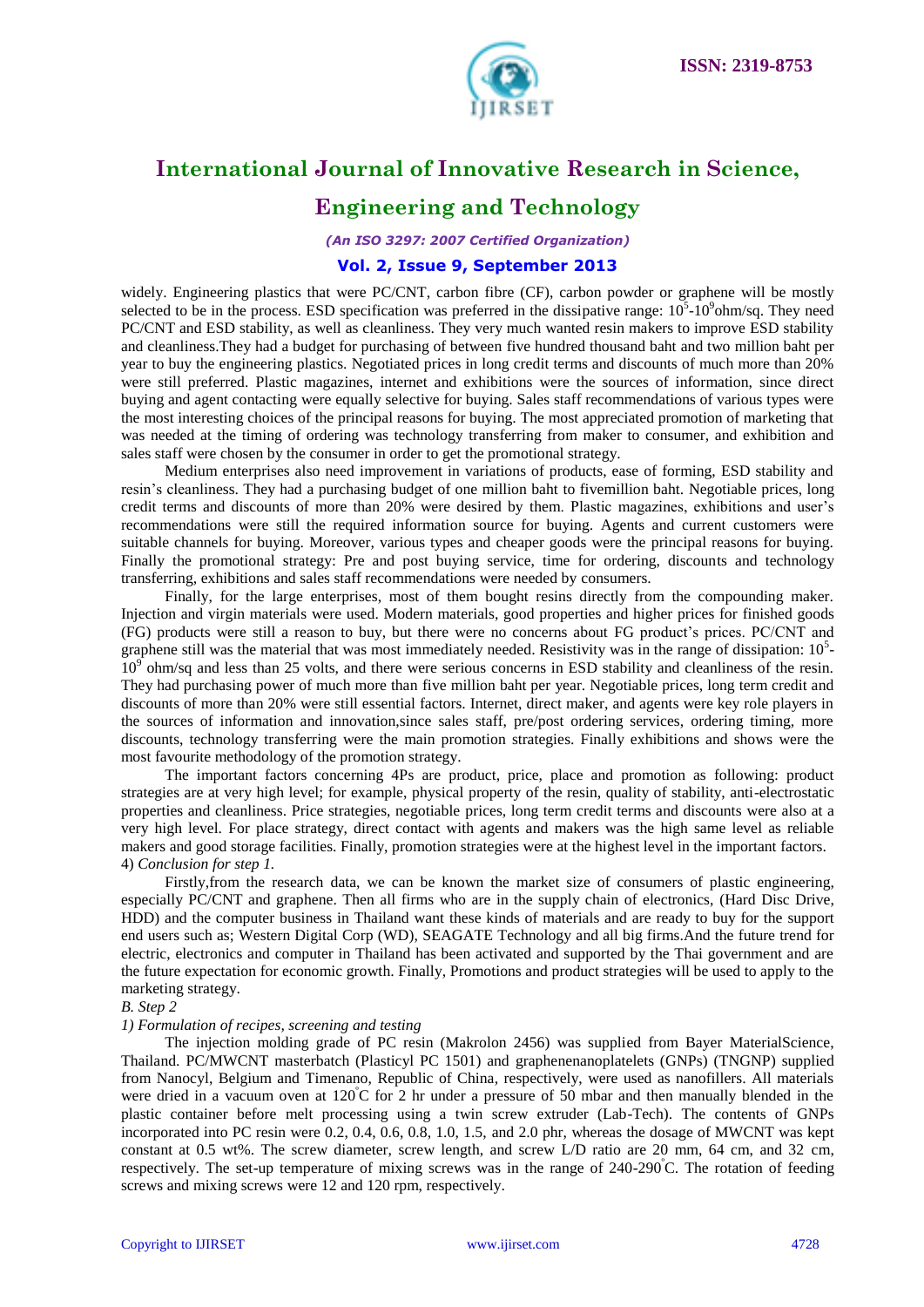

# **Engineering and Technology**

*(An ISO 3297: 2007 Certified Organization)*

#### **Vol. 2, Issue 9, September 2013**

All composites were dried in a vacuum oven at 120°C for 2 hr under a pressure of 50 mbar before compression molding process. The sheet with the thickness of 1.5 mm was prepared using a hot press (Lab-Tech). The compression temperature was in the range of 290-300°C. The sample was compressed under pressure of 15 Tonf. The pre-heat and full press times were 15 and 10 min, respectively. The venting was performed 3 times and 1 sec per time. The sample was cooled for 5 min.

### *2) Recipe screening characterization and testing*

The electrical resistivity of injection-molded samples was measured according to ANSI/ESD STM11.13- 2004 using a resistance meter (3M-701). The tribo-charge voltage and decay time were determined based on ESD ADV11.2-1995 using an electrostatic voltage meter (Trek-520), and a charged plate monitor system (Trek Model-150A), respectively. All experiments were performed at ambient temperature,  $25 \pm 2^{\circ}$ C. Five specimens were tested for each set of measurements. TEM samples were ultra-thin-sectioned using an ultramicrotome. The morphology of the nanocomposites was obtained using a JEOL JEM-2010, LaB6 filament at an accelerating voltage of 200 kV. Wide-angle X-ray diffraction (WAXD) characterization was carried out through the use of a Rigaku, Model-TTRAX III X-ray diffractometer. The incident X-ray wavelength is 1.54 Å (Cu Kαline) at 50 kV and 300 mA. Samples were scanned over the range of diffraction angle  $2\theta = 1-45^\circ$ , with a scan speed of 0.5<sup> $\degree$ </sup>/min at room temperature.

#### *3)*Result

(a) X-ray diffraction

Fig. 2 illustrates the WAXD patterns of GNP/MWCNT/PC nanocomposites at different GNP loadings. The peak at  $2\theta = 17^\circ$  indicated the existing of PC resin in polymer nanocomposites. Dispersion and orientation of GNPs in PC nanocomposites were analyzed from 2-dimensional X-ray scattering. When the intensity was integrated as a function of scattering angle 2Θ, a sharp reflection was present at 2θ= 26.4° for GNPs, which corresponds to the interlayer spacing of un-intercalated graphite ( $d = 0.34$  nm).It is clear that GNPs slightly intercalated in the PC matrix due to strong wander walls interactions between graphite planes since the peak intensity of GNPs at  $2\theta = 26.4^{\circ}$  obviously remained and increased as the amount of GNPs increased.



Fig. 2XRD patterns of GNP/MWCNT/PC nanocomposites at different GNP contents: (a) 0 phr, (b) 0.2 phr, (c) 0.4 phr, (d) 0.6 phr, (e) 0.8 phr, (f) 1.0 phr, (g) 1.5 phr, and (h) 2.0 phr.

(b) Transmission Electron Microscope (TEM) analysis

High magnification morphology of GNP/MWCNT/PC nanocomposites at different GNP loadings using TEM was observed as provided in Fig. 3. TEM images supported the XRD results indicating poor dispersion and intercalation of GNPs in the PC matrix. The gap between graphene sheets was still narrow. The variation of intercalation contents of GNPs in the polymer matrix might cause inconsistent properties of PC nanocomposites.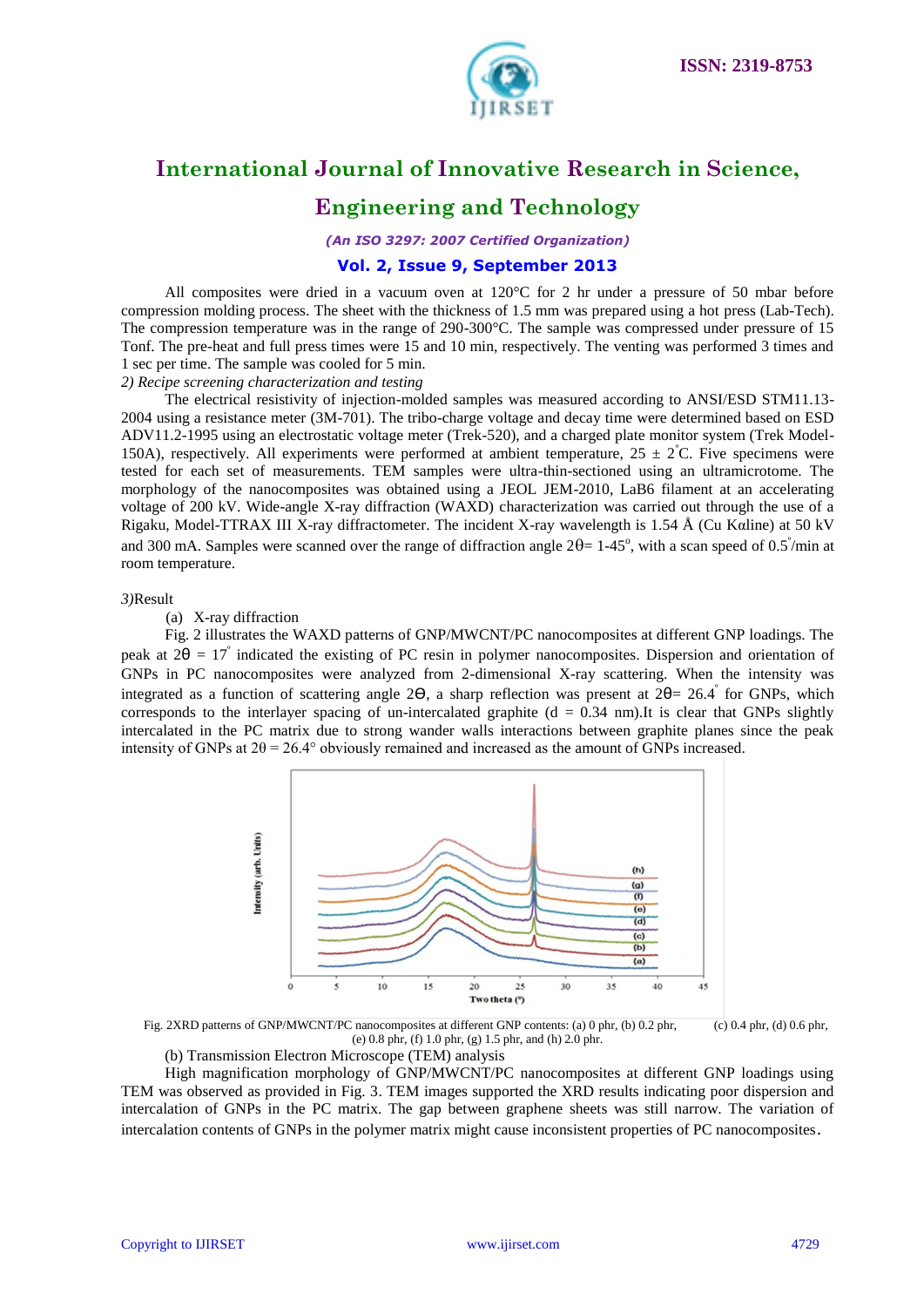

### **Engineering and Technology**

*(An ISO 3297: 2007 Certified Organization)* **Vol. 2, Issue 9, September 2013**



Fig. 3 TEM images of GNP/MWCNT/PC nanocomposites at different GNP contents: (a) 0.2 phr, (b) 0.6 phr, (c) 1.0 phr, and (d) 2.0 phr. (c) Electrostatic Discharge (ESD) measurement

The Electronic Industry Association (EIA) specifies that the typical requirements for surface resistivity, tribocharge voltage, and decay time are  $10^6 \text{-} 10^9$ Ohm/Square ( $\Omega$ /sq), less than 25 voltage (V), and less than 5 second (s), respectively. The electrical properties such as electrical resistivity, tribo-charge voltage, and decay time of GNP/MWCNT/PC nanocomposites are presented in Table.2. The nanocomposite containing 0.5wt% MWCNT had the tribo-charge voltage out of the ESD specification( $> 25$  V). When 0.2-2.0 phr of GNPs were added in MWCNT/PC nanocomposites, the ESD properties were improved and mostly in the specification range. However, the tribo-charge voltage did not show any trend with the increasing of GNP contents due to the variation of intercalation contents of GNPs in nanocomposites.

| Table.2                                                                                                 |
|---------------------------------------------------------------------------------------------------------|
| ESD results of compression-molded specimens based GNP/MWCNT/PCnanocomposites at different GNP contents. |

| <b>GNP</b> content | Tribo-charge<br>voltage $(V)$ | Surface resistivity ( $\Omega$ /Sq) |                    | Decay time (s) from 1000 to 100 V |                 |
|--------------------|-------------------------------|-------------------------------------|--------------------|-----------------------------------|-----------------|
| $(\text{phr})$     |                               | Point to Point                      | Point to Ground    | Positive charge                   | Negative charge |
| $\Omega$           | 28.1                          | $2.10x10^{9}$                       | $1.45x10^{9}$      | 0.11                              | 0.20            |
| 0.2                | 10.7                          | $2.13x10^{9}$                       | $6.60x10^{8}$      | 0.10                              | 0.16            |
| 0.4                | 38.6                          | $3.91x10^{9}$                       | $1.90x10^{8}$      | 0.10                              | 0.10            |
| 0.6                | 11.2                          | $9.67 \times 10^8$                  | $2.03x10^{8}$      | 0.10                              | 0.10            |
| 0.8                | 25.2                          | $2.66x10^{8}$                       | $2.48 \times 10^8$ | 0.17                              | 0.14            |
| 1.0                | 7.1                           | $3.78x10^{8}$                       | $1.08x10^{8}$      | 0.11                              | 0.12            |
| 1.5                | 13.7                          | $3.36x10^{8}$                       | $1.08x10^{8}$      | 0.11                              | 0.10            |
| 2.0                | 10.1                          | $3.03x10^{8}$                       | $8.66x10^{7}$      | 0.10                              | 0.13            |

### *4) Conclusion for step 2*

The mixture of MWCNT (0.5 wt%) and various concentrations of GNP (0-2 phr) were blended into PC resin by melt compounding using a twin-screw co-rotating extruder. Electron microscopy and X-ray diffraction revealed slightly intercalated morphology and poor dispersion of GNPs in based PC, resulting in variation of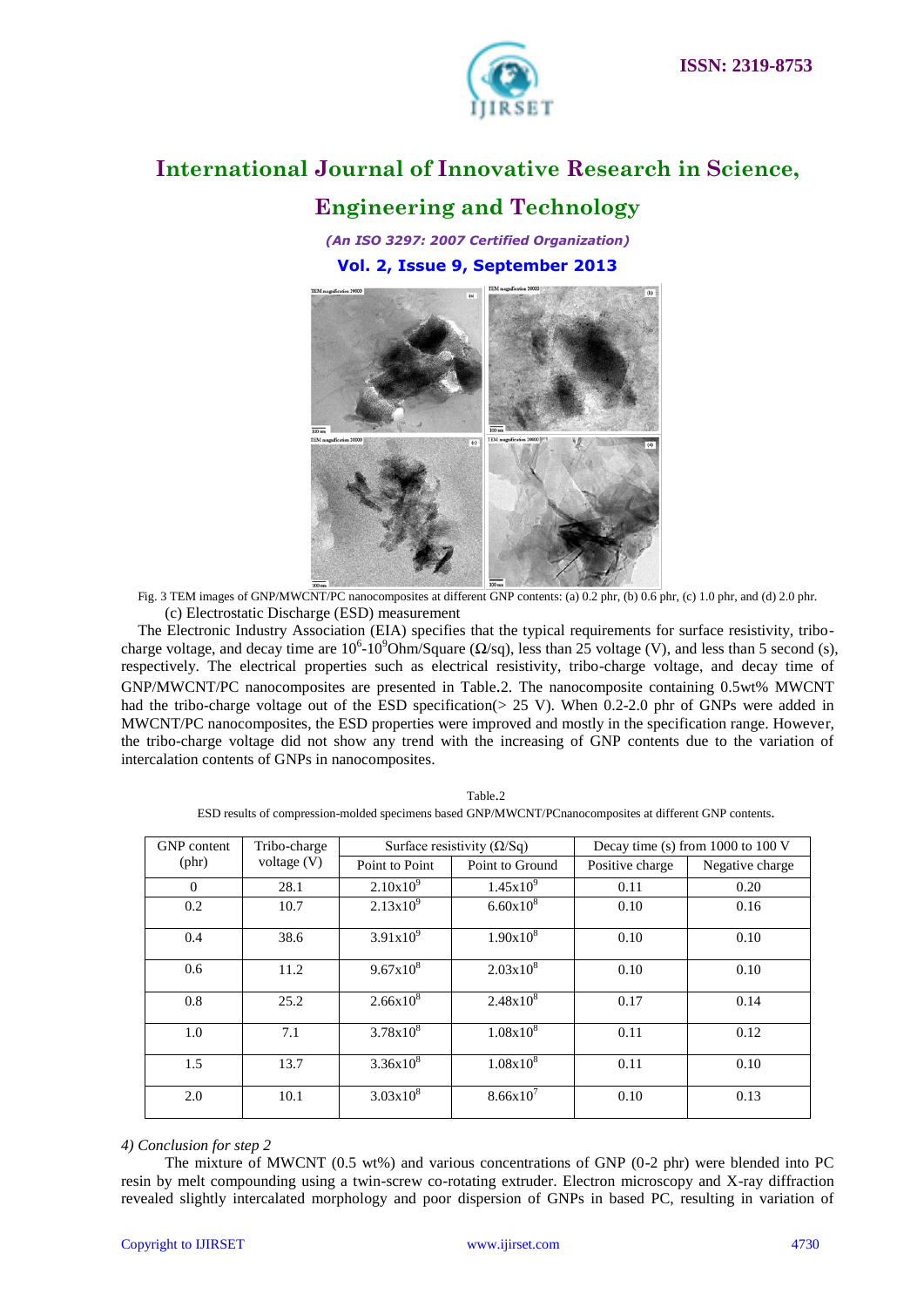

### **Engineering and Technology**

*(An ISO 3297: 2007 Certified Organization)*

#### **Vol. 2, Issue 9, September 2013**

nanocomposite properties. The GNP/MWCNT/PC nanocomposites mostly exhibited the ESD properties in the specification range.The present study demonstrates that the GNP/MWCNT/PC nanocomposites with low loading of nanofillers is a promising material candidate for the next generation of ESD composit applications. Surface modification of GNPs is further required to improve their dispersion and intercalation in the PC matrix.

IV.Conclusion for front end process

We developed new composites that are promising candidate of ESD materials in the future and found the opportunities and market trends for the ESD applications .The front end process is an important process which consists of the social science and science research combination. We can apply this framework for other materials in the market.

#### V.Acknowledgement

I would like to thanks National Metal and Materials Technology Center,Thailand.(MTEC) for their valuable support to develop this project.

#### **REFERENCES**

- [1] M. Biro, *Thermoplastics and Thermoplastic Composites*,2nd ed.,:William Andrew Publishing, 2013.
- [2] T.R. Gazizov, E.S. Dolganov, and A.M. Zabolotsky, "Modal filter as a device for electrostatic discharge protection of onboard computers and control units of space vehicles,"*Russian Physical Journal*.,vol. 55, pp. 282-286,2012.
- [3] P. Egger, H. Gieser, R. Kropf,and X. Guggenmos, "ESD monitor circuit-a tool to investigate the susceptibility and failure mechanisms of the charged device model,"*Quality and Reliability Engineering International Journal*, vol. 12, pp.265-270, 1996.
- [4] T. Trost,―Electrostatic discharge (ESD)-facts and faults-A review,‖ *Packaging Technology and Science Journal*,vol. 8, pp. 231-

247,1995.

- [5] G. Kietzer, "ESD risks in the electronics manufacturing," in *Proc. Electrical Overstress/Electrostatic Discharge Symposium (EOS/ESD), 2012 34th*, paper 12.9.14.
- [6] M. Biro,*The Plastics Industry: 2-Economic Overview*: *Thermoplastics and Thermoplastic Composites*, 2nd ed.,: William Andrew Publishing, 2013.
- [7] E.Lokensgard,*Industrial plastics: theory and applications,*5 th ed., Clifton Park, NY, Delmar Cengage Learning, 2010.
- [8] J. Bozi, Z. Czégény, E. Mészáros, and M. Blazs,.―Thermal decomposition of flame retarded polycarbonates,‖*Journal of Analytical and Applied Pyrolysis*, vol.79(1–2), pp. 337-345,2007.
- [9] W. Zhang,X Li, X Guo,and R. Yang, "Mechanical and thermal properties and flame retardancy of phosphorus-containing polyhedral oligomericsilsesquioxane (DOPO-POSS)/polycarbonate composites,"Polymer Degradation and Stability. vol. 95, pp. 2541-2546, 2010.
- [10] S.Onusa, *Polymer fillerBook1*: Chulalongkorn university , 2003.
- [11] J. Markarian, "New developments in antistatic and conductive additives," Plastics, Additives and Compounding., vol.10, pp. 22-25, 2008.
- [12] M. Narkis, G. Lidor, A. Vaxman, and L. Zuri, "New injection moldable electrostatic dissipative (ESD) composites based on very low carbon black loadings,"*Journal of Electrostatics*., vol. 47, pp. 201-14,1999.
- [13] Z. Liu, Y. Song, Y. Shangguan, and Q. Zheng, "Conductive behavior of composites composed of carbon black-filled ethylenetetrafluoroethylene copolymer,"*Journal Material Science*,vol. 42, pp. 2903-2906,2007.
- [14] P.I. Bashtannik, A.I. Kabak, and V.D. Zinuhov, "Regulation of the mechanical properties of thermoplastic carbon fiber-reinforced plastics by changing their production conditions and surface treatment of the fibers,"*MechanicComposite Material*.,vol. 34, pp. 483-488, 1998.
- [15] O.J. McAteer,*Electrostatic discharge control,* Baltimore, Md: Westinghouse, 1989.
- [16] Y.M. Lian, K.W. Leu, S.L. Liao, and W.H. Tsai, "Effects of surface treatments and deposition conditions on the adhesion of silicon dioxide thin film on polymethylmethacrylate,"Surface and Coatings Technology., vol. 71, pp. 142-150, 1995.
- [17] M. Barletta, A. Gisario, and V. Tagliaferri,*"Electrostatic spray deposition (ESD) of polymeric powders on thermoplastic (PA66) substrate,"Surface and Coatings Technology*., vol. 201, pp. 296-308, 2006.
- [18] J.C. Costa, M. Oliveira, A.V. Machado, S. Lanceros-Méndez, and G. Botelho,*"*Effect of antistatic additives on mechanical and electrical properties of polyethylene foams,"*Journal of Applied Polymer Science.*, vol. 112, pp. 1595-1600, 2009.
- [19] S.M. Sapuan, M.A. Maleque, M. Hameedullah, M.N. Suddin, and N. Ismail, A note on the conceptual design of polymeric composite automotive bumper system,"*Journal of Materials Processing Technology*, vol. 159, pp. 145-151, 2005.
- [20] F. Leonardi, C. Derail, and G. Marin, "Some applications of molecular rheology: Polymer formulation and molecular design," *Journal of Non-Newtonian Fluid Mechanics.*, vol. 128, pp. 50-61,2005.
- [21] L.M. Babcock,and M. Altekar. "Use of statistical design to develop flame retardant polymer formulations,"*Chemometrics and Intelligent Laboratory Systems.*, vol. 29,pp. 141-146, 1995.
- [22] J. Frishammar, U. Lichtenthaler, and M. Kurkkio, "The front end in non-assembled product development: A multiple case study of mineral- and metal firms,"*Journal of Engineering and Technology Management*, vol. 29, pp. 468-488, 2012.
- [23] B.Poolpong, *Industrial electrostatic*, 1<sup>st</sup> ed., Bangkok SSVT (Thai-Japan), 1987.
- [24] J.Yodchai,*The variation of solution for composite's electrostatic*, 1998.
- [25] T. Siritharatiratana,*Basic electrostatic discharge effect (ESD effect)*.1s<sup>t</sup>ed.,KhonKaen University, 2003.
- [26] L. Levit,and A. Steinman. *Relevance of Electrostatic Discharge Controls to Particle Contamination in Cleanroom Environments*. *: Developments in Surface Contamination and Cleaning*, Norwich, NY: William Andrew Publishing, 2008.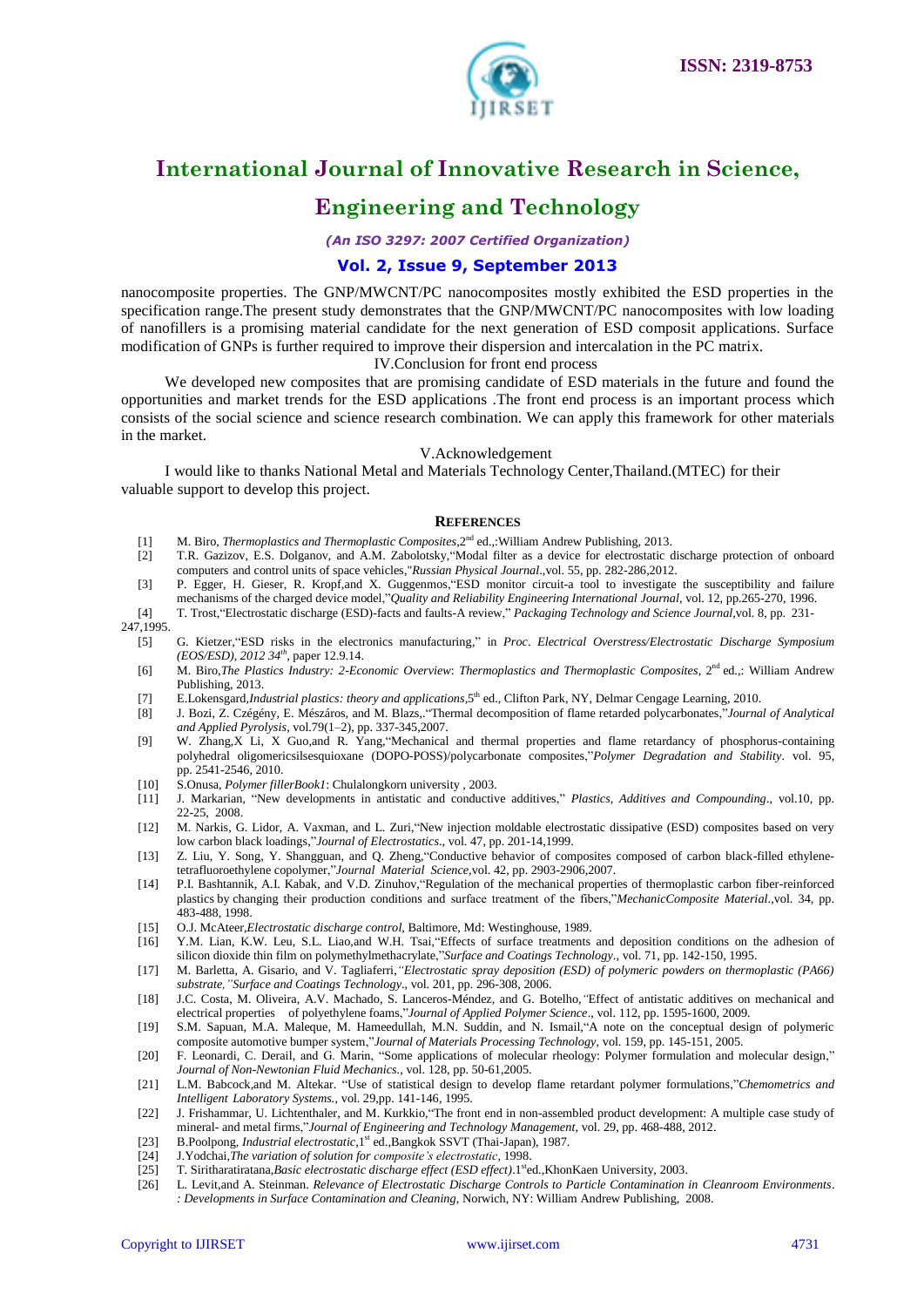

### **Engineering and Technology**

*(An ISO 3297: 2007 Certified Organization)*

#### **Vol. 2, Issue 9, September 2013**

- [27] O.J. McAteer, Electrostatic*discharge controls Baltimore*, MD: Westinghouse, 1989.
- [28] N. Suwannata, P. Rakpongsiri,D. Sompongse, and A. Siritaratiwat, "Detection of nanoscale ESD effect on GMR head signal using the wavelet transform technique: HBM and CDM cases,"*Journal of Electrostatics*,vol. 67, pp. 583-589, 2009.
- [29] E. Grund, "A wafer level HBM tester delivering pulses with variable risetime through transmission lines,"*Journal of Electrostatics*, vol. 62, pp. 99-112, 2004.
- [30] J. Barth, J. Richner, L.G. Henry, and M. Kelly, "Real HBM and MM waveform parameters,"*Journal of Electrostatics*, vol. 62, pp. 195-209, 2004.
- [31] N. Ichikawa, "Measuring of electrostatically induced voltage and its polarity in partially opened metal box by means of neon lamp and photomultiplier tube,"*Journal of Electrostatics*, vol.68, pp. 315-320, 2010.
- [32] W.D. Greason, "Investigation of a test methodology for triboelectrification,"Journal of Electrostatics, vol. 49, pp. 245-256, 2000.
- [33] K.L. Kaiser,*Electrostatic discharge Boca Raton, FL*: Taylor & Francis, 2006.
- [34] J.Supaporn, "Electrostatic Control and Protection,"Ministry of Science, 2004.
- [35] H. Ono, A. Ohsawa, and Y. Tabata, "New method for evaluating antistatic effect in floor coverings,"*Journal of Electrostatics*,vol. 57, pp. 355-362, 2003.
- [36] A. Ohsawa, "Electrostatic characterization of antistatic floors using an equivalent circuit model,"*Journal of Electrostatics.* vol. 52, pp. 625-631, 2001.
- [37] L. Fast, A. Börjesson, and J. Paasi, "Can ESD-protective garments screen static electric fields?,"*Journal of Electrostatics*,vol. 63, pp. 621-626, 2005.
- [38] J. Paasi, L. Fast, T. Kalliohaka, J. Smallwood, A. Börjesson, and J. Haase, "Risks of damage to electronics with reference to charged clothing,"*Journal of Electrostatics*, vol. 63, pp.603-608, 2005.
- [39] I. Berta, "Static control,"Journal of Electrostatics, vol. 63,pp. 679-685, 2005.
- [40] A.K. Geim, and A.H. MacDonald,*Graphene: Exploring carbon flatlandPhysics Today*, 2007, vol. 60.
- [41] Y. Si, and E.T. Samulski, "Synthesis of water soluble graphene,"*Nano Letters*,vol. 8, 2008.
- [42] D.R. Dreyer, S. Park ,C.W. Bielawski, and R.S. Ruoff, <sup>"</sup>The chemistry of graphene oxide,"*Chemical Society reviews*,vol. 39, pp. 228-240, 2010.
- [43] W. Guoxiu, Y. Juan, P. Jinsoo, G. Xinglong, W. Bei, and L. Hao, "Facile synthesis and characterization of graphenenanosheets," *Journal of Physical Chemistry,* vol*.* 112, pp. 8192-8195, 2008.
- [44] G. Wang, X. Shen, B. Wang, J. Yao, and J. Park, "Synthesis and characterisation of hydrophilic and organophilicgraphene nanosheets,"Carbon, vol. 47, pp. 1359-1364, 2009.
- [45] X. Li, X. Wang, L. Zhang, S. Lee, and H. Dai, "Chemically derived, ultrasmoothgraphenenanoribbon semiconductors,"Science, vol. 319, pp. 1229-1232,2008.
- [46] P. Blake, P.D. Brimicombe, R.R. Nair, T.J. Booth, D. Jiang, and F. Schedin, "Graphene-based liquid crystal device,"*Nano Letters*, vol. 8, 2008.
- [47] M.J. Allen, V.C. Tung, and R.B. Kaner, "Honeycomb carbon: A review of grapheme,"Chemical Reviews, vol.110,pp. 132-145,2010.
- [48] R.S. Sundaram, C. Gómez-Navarro, K. Balasubramanian, M. Burghard, and K. Kern. "Electrochemical Modification of Graphene," *Advanced Materials,* vol. 20, pp.3050-3053, 2008.
- [49] A.L. Cui, G.X. Feng, Y.F. Zhao, H.Z. Kou, H. Li, and G.H. Zhu, "Synthesis and separation of mellitic acid and graphite oxide colloid through electrochemical oxidation of graphite in deionized water,"*Electrochemistry Communications*,vol.79, pp. 409-412,2009.
- [50] Y. Matsuo, K. Hatase, and Y. Sugie, "Selective intercalation of aromatic molecules into alkyltrimethylanimonium ion-intercalated graphite oxide,"Chemistry Letters, vol. 10, pp.1109-1110, 1999.
- [51] T. Cassagneau,and J.H. Fendler. "High Density Rechargeable Lithium-Ion Batteries Self-Assembled from Graphite Oxide Nanoplatelets and Polyelectrolytes,"*Advanced Materials*, vol.10, pp.877-881, 1998.
- [52] C. Gómez-Navarro, R.T. Weitz, A.M. Bittner, M. Scolari, A. Mews, and M. Burghard, Electronic Transport Properties of Individual Chemically Reduced Graphene Oxide Sheets,"Nano Letters, vol. 7, pp. 3499-3503, 2007.
- [53] M. Hirata, T. Gotou, and M. Ohba, "Thin-film particles of graphite oxide. 2: Preliminary studies for internal micro fabrication of single particle and carbonaceous electronic circuit,"*Carbon*, vol. 43, pp. 503-510,2005.
- [54] N.A. Kotov, I. Dékány, and J.H. Fendler, "Ultrathin graphite oxide-polyelectrolyte composites prepared by self-assembly: Transition between conductive and non-conductive states,"*Advanced Materials*, vol.8, pp.637-641, 1996.
- [55] A.K. Geim, and K.S. Novoselov, "The rise of grapheme,"Nature Materials.vol.6, pp.183-191, 2007.
- [56] Y. Zhang, Y.W. Tan, H.L. Stormer, and P. Kim, "Experimental observation of the quantum Hall effect and Berry's phase in graphene.‖*Nature*, vol.438, pp. 201-204, 2005.
- [57] K.S. Kim, Y. Zhao, H. Jang, S.Y. Lee, J.M. Kim, and K.S. Kim, "Large-scale pattern growth of graphene films for stretchable transparent electrodes,"*Nature*, vol. 457, pp.706-710,2009.
- [58] H.A. Becerril, J. Mao, Z. Liu, R.M. Stoltenberg, Z. Bao, and Y. Chen, "Evaluation of solution-processed reduced grapheneoxide films as transparent conductors,"ACS Nano, vol. 2, pp. 463-470, 2008.
- [59] J. Wu, M. Agrawal, H.A. Becerril, Z. Bao, Z. Liu, and Y. Chen, "Organic light-emitting diodes on solution-processed graphene transparent electrodes,"*ACS Nano*, vol. 4, 2010.
- [60] H. Li, J. Chen, S. Han, W. Niu, X. Liu, and G. Xu,*"*Electrochemiluminescence from tris(2,2′-bipyridyl)ruthenium(II)–graphene– Nafion modified electrode,‖*Talanta,* vol.79, pp. 165-170, 2009.
- [61] X. Wang, L. Zhi, and K. Mullen, "Transparent, conductivegrapheneelectrodes for dye-sensitized solar cells,"*Nano Letters*, vol. 8, pp. 323-327, 2007.
	- [62] R. Miranda, and A.L Vázquez De Parga, "Graphene: Surfing ripples towards new devices," Nature Nanotechnology, vol. 4, pp. 549-550,2009.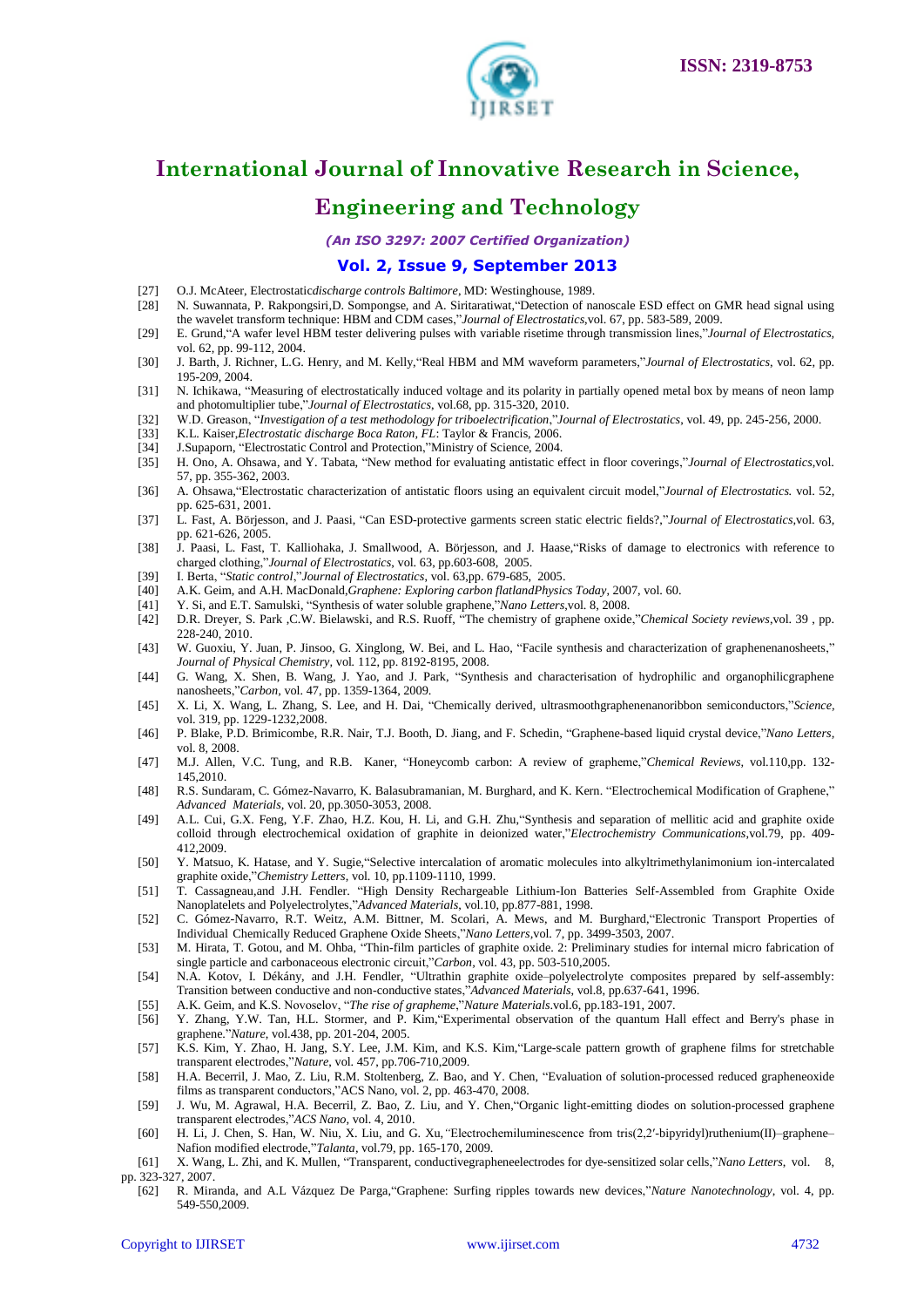

### **Engineering and Technology**

*(An ISO 3297: 2007 Certified Organization)*

#### **Vol. 2, Issue 9, September 2013**

- [63] H.B Zhang, W.G Zheng, Q. Yan, Y. Yang, J.W. Wang, and Z.H Lu, "Electrically conductive polyethylene terephthalate/graphene nanocomposites prepared by melt compounding,"*Polymer*, vol. 51, pp.1191-1196,2010.
- [64] D.V. Potter, "From experience: The customer's eye view of innovation,"*Journal of Product Innovation Management*,vol. 6, pp.35-42,1989.
- [65] R.G. Cooper, "The newproductsystem:The industry experience,"*Journal of Product Innovation Management*, vol. 9, pp.113-127, 1992.
- [66] R.J. Thomas, "Problems in demand estimation for a new technology,"*Journal of Product Innovation Management*, vol.2, pp.145-157, 1985.
- [67] S. Haines,*The product manager's desk reference.* United States of America, 2009.
- [68] N. Amara, R. Landry, N. Becheikh, and M. Ouimet, "Learning and novelty of innovation in established manufacturing SMEs," *Technovation,* vol. 28, pp. 450-463, 2008.
- [69] D. Lee, C. Morillo, S. Oller, G. Bugeda, and F. Oñate, Robust design optimisation of advance hybrid (fiber–metal) composite structures,"Composite Structures, vol. 99, pp. 181-192, 2013.
- [70] A.J.Aref, and I.D. Parsons, "Design and performance of a modular fiber reinforced plastic bridge,"Composites Part B: *Engineering*, vol. 31, pp. 619-628, 2000.
- [71] D.S. Choi, S.H. Lee, B.S. Shin,K.H Whang, K.K. Yoon, and S.E. Sarma, "A new rapid prototyping system using universal automated fixturing with feature-based CAD/CAM,"*Journal of Materials Processing Technology*, vol. 113, pp.285-290,2001.
- [72] G.L. Bata, and G. Salloum, "Computer integrated materials processing (CIMP) A generic application of CAD/CAM technology," *Materials &Design*, vol. 8, pp.220-228, 1987.
- [73] "Oxford Materials wins distributorship rights for CAD/Chem™ in the UK,"*Materials & Design*, vol. 16, pp.55, 1995.
- [74] A. Ali, "Pioneering versus incremental innovation: Review and research propositions,"*Journal of Product Innovation Management*, vol. 11, pp.46-61, 1994.
- [75] K.B Kahn, G. Castellion, and A. Griffin,*The PDMA handbook of new product development 2nd ed*. Hoboken, N.J: Wiley,2005.
- [76] Y.J. Wind,*Product policy : concepts, methods and strategy / Yoram J. Wind*: London : Addison-Wesley, 1982.
- [77] S.H. McIntyre, "Perspective: Market adaptation as a process in the product life cycle of radical innovations and high technology products," *Journal of Product Innovation Management*, vol. 5, pp. 140-149, 1988.
- [78] R.G. Cooper, *Winning at new products : creating value through innovation*. 4<sup>th</sup>ed: New York : Basic Books, 2011.
- [79] G.E. Dieter, and L.C. Schmidt, *Engineering design*. Boston: McGraw-Hill Higher Education, 2009.
- [80] A. Demaid, V. Spedding, and J. Zucker, "Classification of plastics materials,"Artificial Intelligence in Engineering, vol. 10, pp. 9-20,1996.
- [81] L.Y. Ljungberg, "Materials selection and design for structural polymers,"*Materials & Design*, vol. 24, pp. 383-390,2003.
- [82] C.M. Aceve, A.A. Skordos, and M.P.F. Sutcliffe, "Design selection methodology for composite structures,"*Materials & Design*, vol. 29, pp. 418-426, 2008.
- [83] A. Shanian, and O. Savadogo, "A material selection model based on the concept of multiple attribute decision making,"*Materials & Design,* vol.27, pp.329-337,2006.
- [84] S.Siriwan, *Modern Marketing Management*2<sup>nd</sup>ed. Bangkok: Thammasarn,2009.
- [85] P.J LaPlaca, "The impact of outsourcing on B2B marketing,"*Industrial Marketing Management*, vol. 38, pp. 373-375, 2009.
- [86] J.P. Peter, *A preface to marketing management / J. Paul Peter, James H. Donnelly*. 6<sup>th</sup>ed: Burr Ridge, Ill. : Irwin,1994.
- [87] F.G. Bingham,*Business marketing / Frank G. Bingham, Roger Gomes, Patricia A. Knowles*. 3<sup>rd</sup>ed: Boston : McGraw-Hill/Irwin, 2005.
- [88] W.G. Biemans, *Business to business marketing: a value-driven approach*, London : McGraw Hill,2010.
- [89] R. Brennan, *Business-to-business marketing*, Raymond McDowell. 2<sup>nd</sup>ed, Los Angeles: SAGE, 2011



**BIOGRAPHY** Mr.AkkachaiPoosala is completed B.E, M.E ,MBA and currently pursuing Doctor of Philosophy in Science intechnopreneurship and innovation management programme at ChulalongkornUniversity. His interest includes polymer composite, electrostatics protection devices and packaging.

\*\*Appendix

Framework:The demand and important factors of users and customers in Thailand 2013 for making decision to buy the polymer/graphenecomposite (engineering plastic).